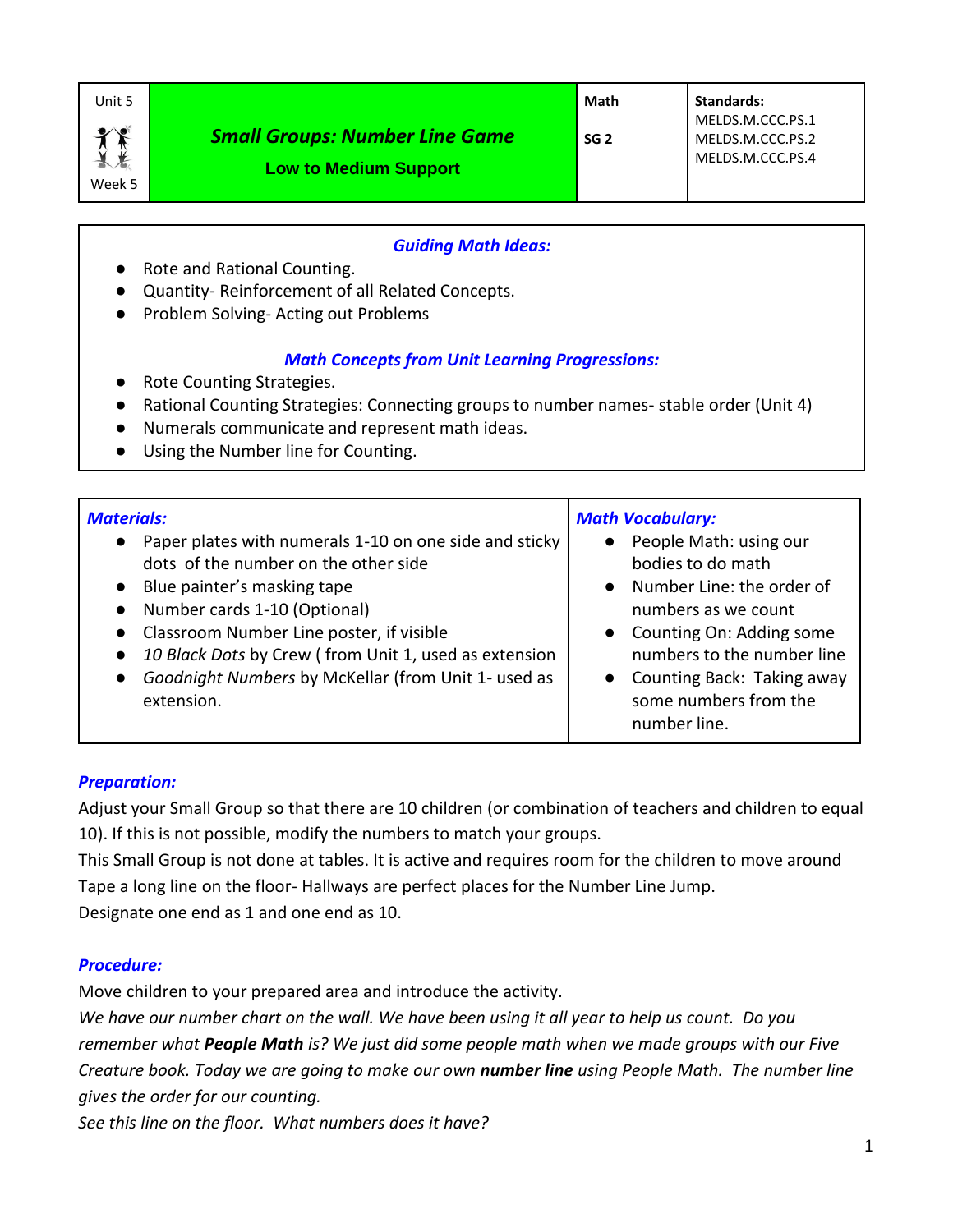Children look at line and notice 1 and 10.

## *There are a lot of numbers missing! Let's make our number line*

Give each child a paper plate. Mix the plates up. Call out the numbers in random order. Shuffle plates and repeat.

*Our plates have another way to show numbers*.

Show sticky dot side.

*Can we put ourselves in order using only the sticky dots?*

Ask children to turn their plates over and use the sticky dot side. Count dots as needed and have them arrange themselves using only the dots.

Add variety: Play missing numbers by a blank paper plate for a number, and asking children to problem solve and find what number is missing. **Count on** and **count back** by adding and subtracting children. Have children draw cards for their number.

## *Strategies to Provoke Math Thinking:*

- Rote to Rational: This activity combines rote counting, memorizing the numbers in order, with rational counting- counting the sticky dots, thus connecting cardinality to number sequence.
- Math patterns and relationships. This activity reinforces the 1+ pattern that appears in several activities in Unit 5. Patterns are special types of *relationships*. More, less, and equal are also *relationships*- only meaningful in context.
- Subitizing: Arranging the sticky dots. Research shows that children are able to subitize easily up to 6 items. Arrange the dots on plates numbers 1-6 in similar pattern to dominoes or dice. For 7- 10 make groups of your choice- 7 could be 4 and 3, or 5 and 2, etc. By this point in the year, many children will subitize, and may be able to count on for the larger numbers.

# *Adaptations for additional Learning:*

- Create a giant 10 frame with tape on the floor and use paper plates as the counters. Place a basket of manipulatives on the floor nearby. Children can experiment with comparing groups.
- Do you have a long hallway? Extend the number line to 20 for children who are mastering rote counting to 20 and beyond.
- $\bullet$

# *Documentation:*

This is an in-the-moment activity. Make a mental note of a child's competencies and counting errors and repeat the activity often. It will probably be a favorite.

# *Provocation:*

- Make connections with concepts, books and materials that were introduced at the beginning of the school year. Here are 3 suggestions:
- *10 Black Dots* used in Unit 1 has more random arrangements of dots, but can serve as a reference for children. Place in the book or math area.
- *Goodnight Numbers,* also from Unit 1 represents number in at least 4 ways on each page, which is something that children may not have noticed or understood at the time. Place this book in the math center again. Sets, 10 frames, tally marks, sets, and counting in 5 different languages all appear in the book.